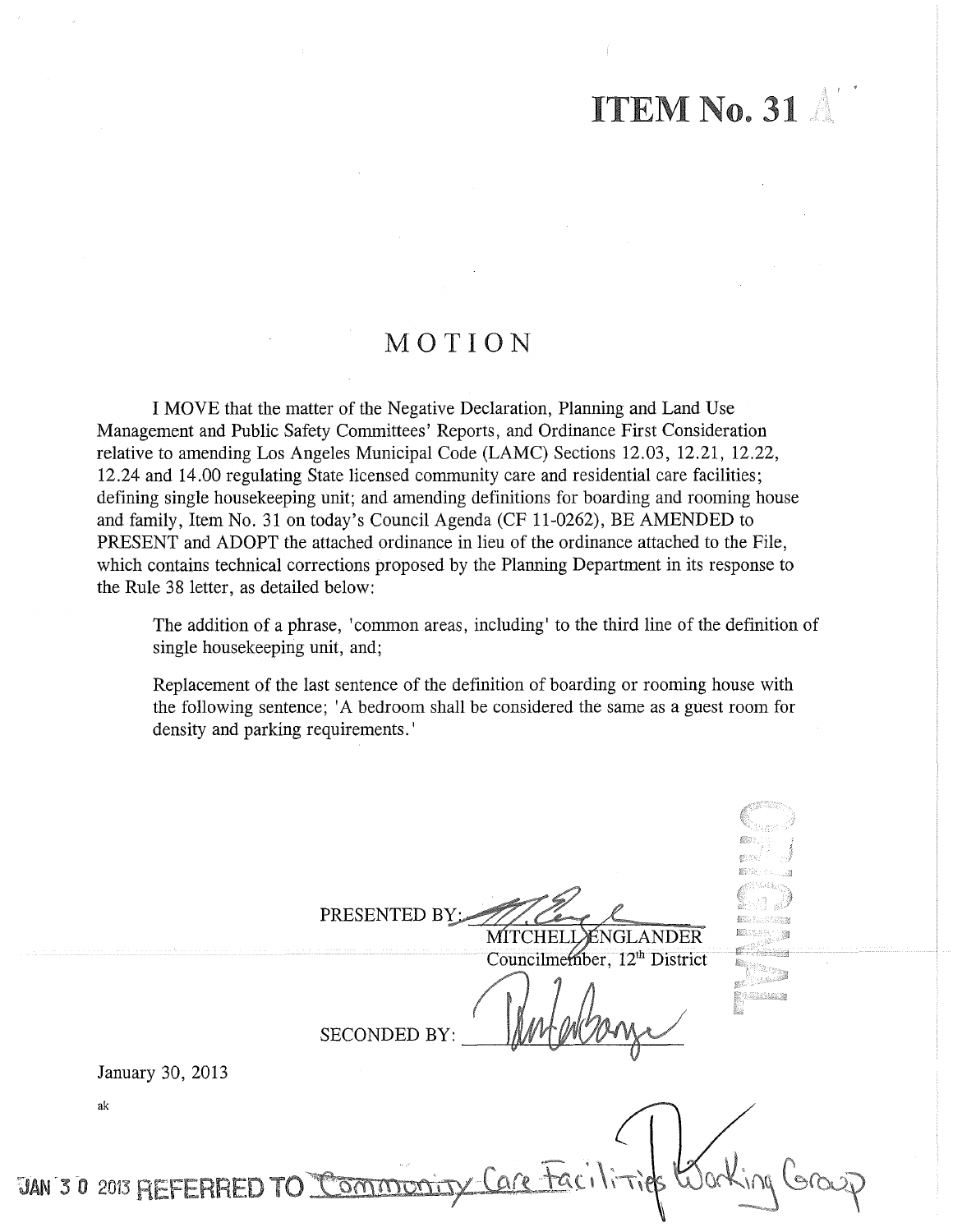#### ORDINANCE NO.

An ordinance amending Sections 12.03, 12.21, 12.22, 12.24, and 14.00 of the Los Angeles Municipal Code consistent with the California Community Care Facilities Act to add definitions of Community Care Facility, Licensed; Residential Care Facility for the Elderly, Licensed; and Alcoholism or Drug Abuse Recovery or Treatment Facility, Licensed; to permit State licensed facilities with seven or more residents as public benefit projects subject to performance standards in any zone; to amend the definitions of Boarding or Rooming House and Family to provide clear quidelines for the appropriate enforcement of boarding houses with transient characteristics; and to prohibit Boarding or Rooming Houses in one-family dwellings in the RD Zone. The proposed ordinance also adds a definition of Parolee-Probationer Home and permits them by conditional use in all zones except the RW2 or more restrictive zones.

## THE PEOPLE OF THE CITY OF LOS ANGELES DO ORDAIN AS FOLLOWS:

Section 1. Section 12.03 of the Los Angeles Municipal Code is amended by adding the following definitions in alphabetical order to read as follows:

ALCOHOLISM OR DRUG ABUSE RECOVERY OR TREATMENT FACILITY, LICENSED. As defined in Section 11834.02 of the Health and Safety Code, any premises, place or building licensed by the State of California that provides 24-hour residential non-medical services to adults who are recovering from problems related to alcohol, drug or alcohol and drug misuse or abuse, and who need alcohol and drug recovery treatment or detoxification services.

COMMUNITY CARE FACILITY, LICENSED. Any facility, place or building licensed by the State of California that is maintained and operated as a residential facility or as a social rehabilitation facility, as defined in Sections 1502(a)(1) and 1502(a)(7) of the Health and Safety Code, respectively, to provide non-medical residential care for persons in need of services, supervision or assistance essential for sustaining the activities of daily living.

PAROLEE-PROBATIONER HOME. Any dwelling, Apartment House, Hotel, or Apartment Hotel, which, whether owned and/or operated by a person or a for-profit or not-for-profit entity, contains a dwelling unit or guest room that houses three or more parolees-probationers unrelated by blood, marriage, foster care status, or legal adoption, in exchange for monetary or non-monetary consideration given and/or paid by the parolee-probationer and/or any public or private entity or person on behalf of the parolee-probationer. A paroleeprobationer includes: (i) any person who has been convicted of a federal crime, sentenced to a United States prison, and received conditional and revocable release in the community under the supervision of a federal parole officer; (ii) any person who has served a term of imprisonment in a State prison and who is serving a period of supervised community custody, as defined in Penal Code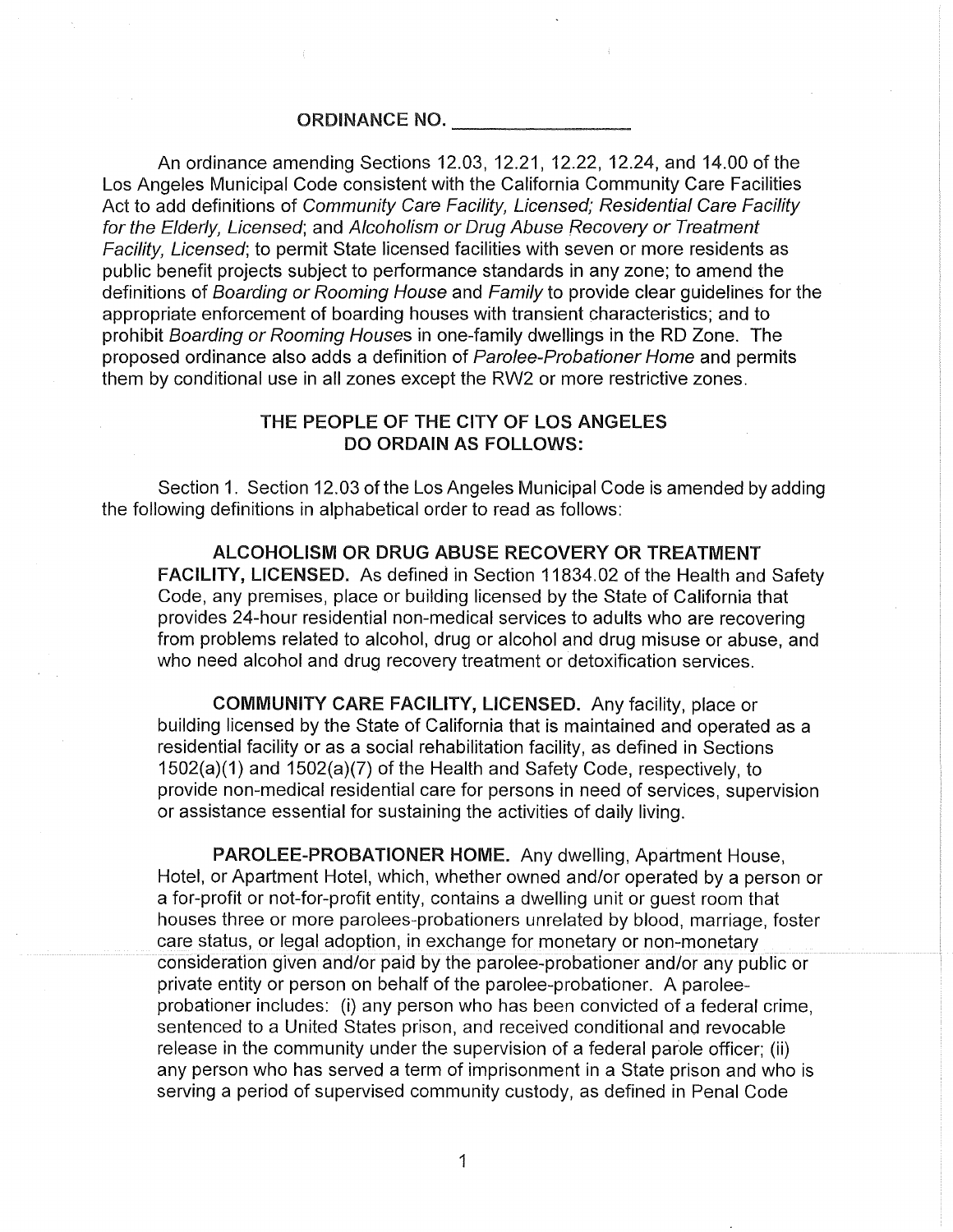Section 3000, and is under the jurisdiction of the California Department of Corrections, Parole and Community Services Division; (iii) an adult or juvenile sentenced to a term in the California Youth Authority and who has received conditional and revocable release in the community under the supervision of a Youth Authority Parole Officer; or (iv) any person who has been convicted of a felony, sentenced to any correctional facility, including county correctional facilities, and is under the jurisdiction of any federal, state, or county parole or probation officer. For the purposes of this paragraph, "felony" means a felony as defined by any California or United States statute.

RESIDENTIAL CARE FACILITY FOR THE ELDERLY, LICENSED. As defined in Section 1569.2 of the Health and Safety Code, a housing arrangement licensed by the State of California and chosen voluntarily by persons 60 years of age or over, or their authorized representative, where varying levels of intensities of care and supervision, protective supervision, or personal care, or healthrelated services are provided, based upon the varying needs of the residents, as determined in order to be admitted and to remain in the facility. A Residential Care Facility for the Elderly, Licensed, may house residents under 60 years of age with compatible needs pursuant to Section 1569.316 of the Health and Safety Code and provide health-related services pursuant to Section 1569.70 of the Health and Safety Code.

SINGLE HOUSEKEEPING UNIT. Any household whose members are a non-transient interactive group of persons jointly occupying a dwelling unit, including joint access to and use of all common areas, including living, kitchen, and eating areas, within the dwelling unit, and sharing household activities and responsibilities such as meals, chores, expenses and maintenance, and whose makeup is determined by the members of the unit rather than by the landlord, property manager, or other third party. This does not include a Boarding or Rooming House.

Sec. 2. The following definitions set forth in Section 12.03 of the Los Angeles Municipal Code are amended to read as follows:

BOARDING OR ROOMING HOUSE. A dwelling where lodging is provided to four or more persons for monetary or non-monetary consideration. This definition does not include any state licensed facility serving six or fewer persons which, under state law, is not considered a boarding house. A bedroom shall be considered the same as a guest room for density and parking requirements.

FAMILY. One or more persons living together in a dwelling unit as a single housekeeping unit.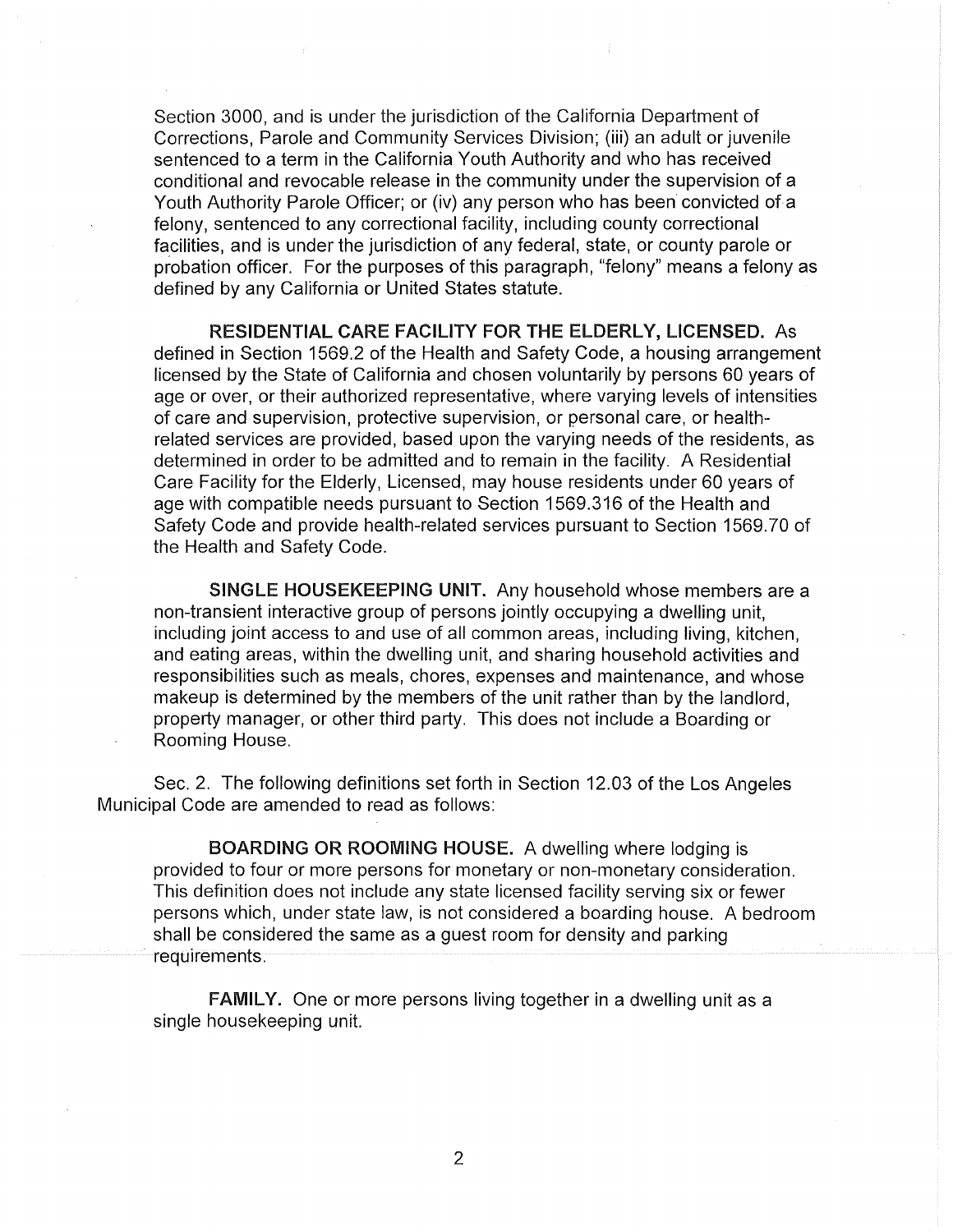Sec. 3. Subparagraph (d) of Paragraph 4 of Subsection A of Section 12.21 of the Los Angeles Municipal Code is amended by adding a new Sub-subparagraph (6) to read as follows:

> (6) Any Alcoholism or Drug Abuse Recovery or Treatment Facility, Licensed; Community Care Facility, Licensed; or Residential Care Facility For The Elderly, Licensed, shall provide a minimum of two automobile parking spaces, with 0.2 automobile parking space provided for each additional resident over the number seven. The parking spaces are calculated based on the maximum number of residents authorized by the state license.

Sec. 4. Subsection D of Section 12.21 of the Los Angeles Municipal Code is amended to read as follows:

#### D. (None)

Sec. 5. Subsection A of Section 12.22 of the Los Angeles Municipal Code is amended by adding a new Subdivision 31 to read as follows:

31. Boarding or Rooming Houses in the RD Zone. Notwithstanding the provisions of Section 12.09.1 of this Code, any one-family dwelling located on a lot zoned RD shall not be used as a boarding or rooming house.

Sec. 6. Paragraph 9 of Subsection X of Section 12.24 of the Los Angeles Municipal Code is amended to read as follows:

### 9. (None)

Sec. 7. Subparagraph 5 of Subsection U of Section 12.24 of the Los Angeles Municipal Code is amended to read as follows:

#### 5. (None)

Sec. 8. Paragraph 54 of Subsection W of Section 12.24 of the Los Angeles Municipal Code is added to read as follows:

54. Parolee-Probationer Homes in all zones except the RW2 and more restrictive zones.

Sec. 9. The first paragraph of Subsection A of Section 14.00 of the Los Angeles Municipal Code is amended to read as follows:

A. Public Benefit Projects and Performance Standards. Where not permitted by right or by Conditional Use Permit pursuant to Subsections U, V or W of Section 12.24, the following public benefit uses are permitted in any zone, unless restricted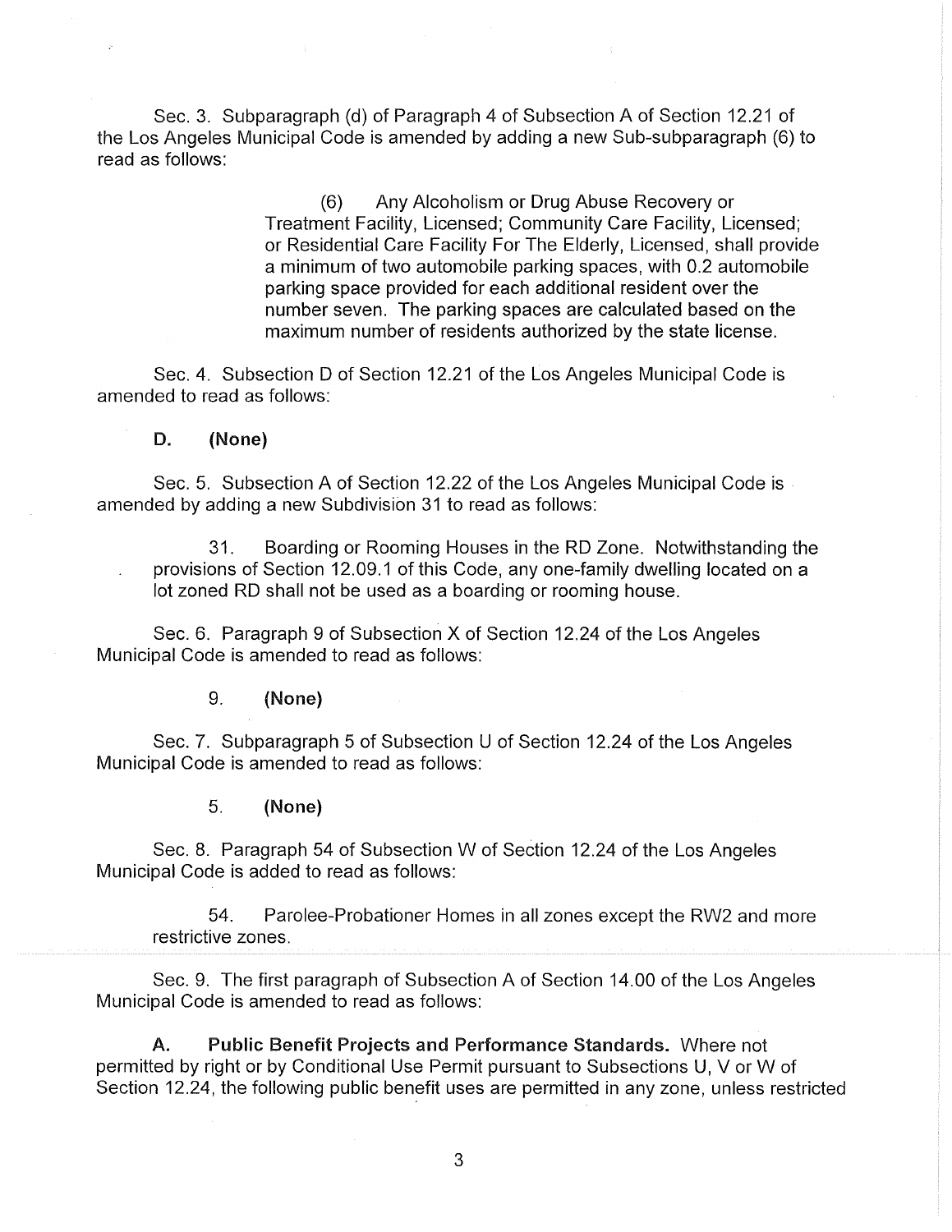to certain zones or locations. The uses shall meet the following performance standards or alternative compliance measures approved pursuant to Subsection B.

Upon the Director's determination that the public benefit use meets the stated performance standards, the Director shall record a covenant of the determination with the Office of the County Recorder. The covenant shall be valid as long as the property is used as a public benefit. The covenant shall be terminated when the land is no longer used as a public benefit. Upon recordation with the Department of City Planning of a covenant affirming the performance standards of a public benefit, notification of the public benefit shall be sent to adjoining and abutting property owners, the applicable certified neighborhood council, and the applicable City Council office. Public notification shall identify the applicable performance standards and a statement that, if the public benefit does not adhere to the performance standards, the Director of Planning may revise the performance standards or discontinue the use and terminate the covenant.

Sec. 10. Subsection A of Section 14.00 of the Los Angeles Municipal Code is amended by adding a new Paragraph 10 to read as follows:

10. Alcoholism or Drug Abuse Recovery or Treatment Facilities, Licensed; Community Care Facilities, Licensed; and Residential Care Facilities For The Elderly, Licensed, serving seven or more residents in the A, R, and C zones.

#### (a) Performance standards:

(1) The use meets the applicable automobile parking space requirements set forth in Section 12.21A 4 (d) (6);

(2) The use avoids interference with traffic by providing access through driveways and/or loading docks for deliveries and pickups;

(3) The use is conducted in conformance with the City's noise regulations pursuant to Chapter 11 of this Code; any household noise or music shall be sufficiently modulated to ensure that adjacent residents are not disturbed;

 $(4)$  In the A and R zones, the existing residential character of the building and site are maintained, including the exterior facade, landscaping, fences, walls, lawn areas, and driveways;

(5) Security night lighting is shielded so that the light source cannot be seen from adjacent residential properties;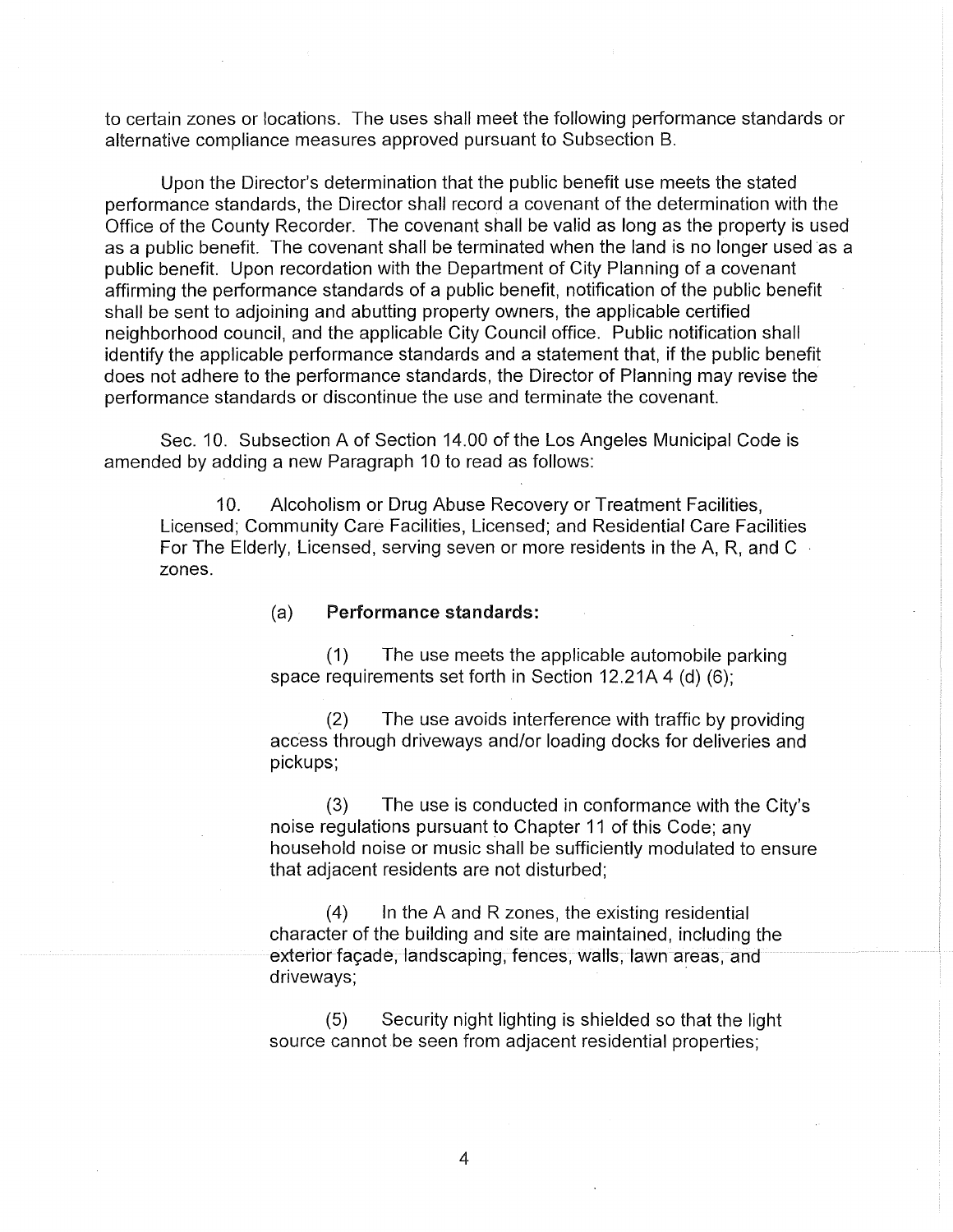(6) The use does not create an unreasonable level of disruption or interference with the peaceful enjoyment of adjoining and neighborhood properties; and

(7) Total occupancy of the use does not exceed two residents for every bedroom or guest room as shown on the building plans approved by the Department of Building and Safety.

(b) Purposes: Alcoholism or Drug Abuse Recovery or Treatment Facilities, Licensed; Community Care Facilities, Licensed; and Residential Care Facilities For The Elderly, Licensed, serving seven or more residents in the A, R and C zones, shall be compatible with the character of the neighborhood and not adversely impact the health, safety and welfare of the persons residing in the facility or the neighborhood. Parking, traffic and transportation impacts shall be insignificant. The operation must comply with State law and must have a State license. The number of residents allowed per facility is limited in order to keep density within acceptable limits.

Sec. 11. Severability. If any part, section, subsection, subdivision, paragraph, subparagraph, sentence, phrase, clause, term, or word of this ordinance is declared invalid or unconstitutional by a valid court judgment or decree of any court of competent jurisdiction, the declaration of such unconstitutionality shall not affect the constitutionality or lawfulness of the remainder of this ordinance.

5